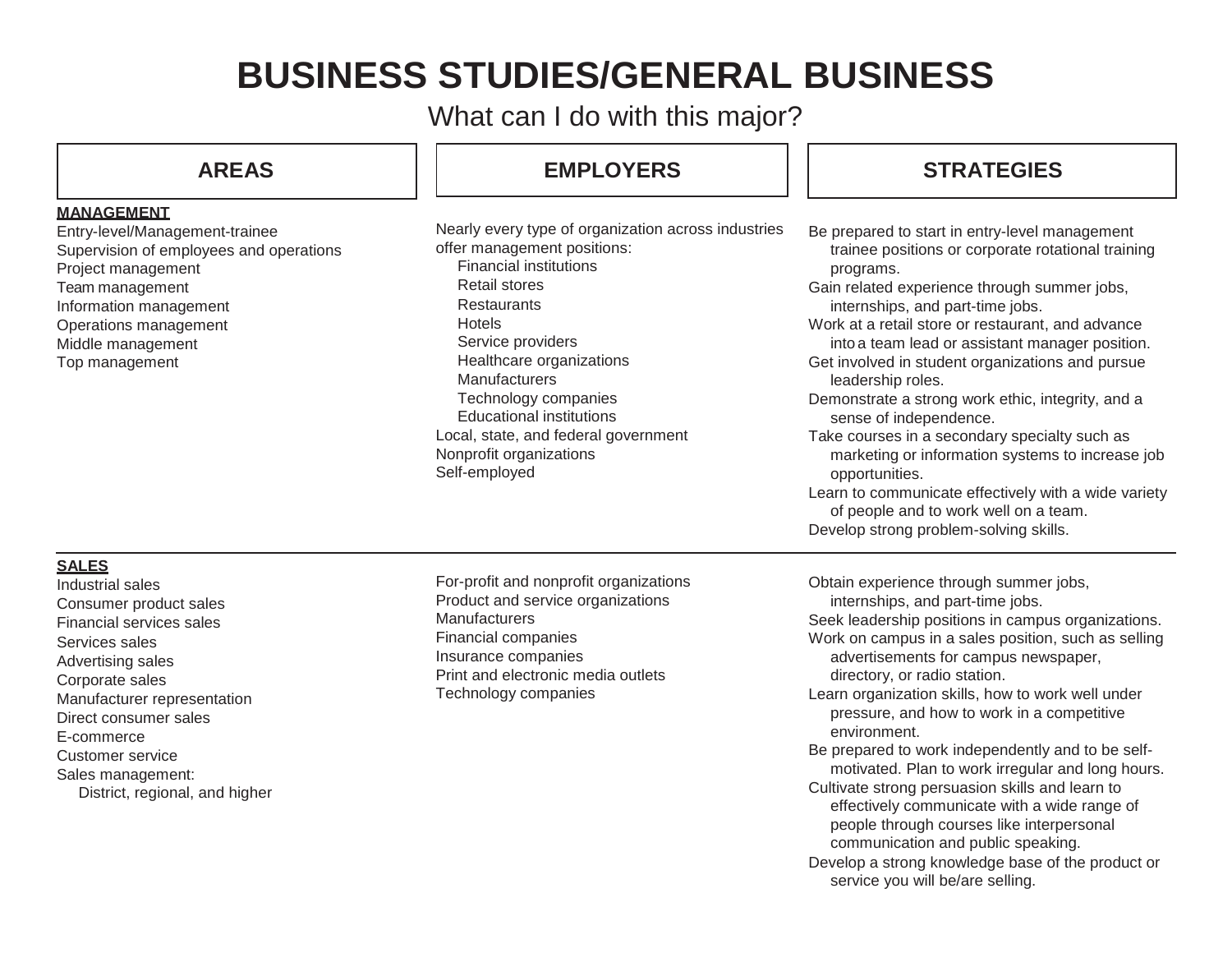Branch management

**Operations** 

| <b>AREAS</b>                                              | <b>EMPLOYERS</b>                                                 | <b>STRATEGIES</b>                                                                                                                                                                                                                                                                                                                                                                                                                  |
|-----------------------------------------------------------|------------------------------------------------------------------|------------------------------------------------------------------------------------------------------------------------------------------------------------------------------------------------------------------------------------------------------------------------------------------------------------------------------------------------------------------------------------------------------------------------------------|
| <b>SALES CONTINUED</b>                                    |                                                                  |                                                                                                                                                                                                                                                                                                                                                                                                                                    |
|                                                           |                                                                  | To deliver effective customer service, develop<br>problem solving skills, self-confidence,<br>assertiveness, and empathy. Become committed<br>to customer satisfaction.<br>Some positions in sales, such as pharmaceuticals<br>or technical, require at least one to two years of<br>a proven record in outside sales or specialized<br>training. Be prepared to start in a different<br>industry before getting into these areas. |
| <b>INSURANCE</b>                                          |                                                                  |                                                                                                                                                                                                                                                                                                                                                                                                                                    |
| <b>Sales</b><br>Claims<br>Underwriting<br>Risk management | Insurance firms<br>Insurance brokers                             | Talk to professionals in the industry to learn more<br>about claims, underwriting, and risk manage-<br>ment. Many entry-level positions exist in these<br>areas.                                                                                                                                                                                                                                                                   |
| Asset management<br>Loss control                          |                                                                  | Initiative and sales ability are necessary to be a<br>successful agent or broker.                                                                                                                                                                                                                                                                                                                                                  |
| <b>Customer service</b>                                   |                                                                  | Develop strong communication skills as many<br>positions require interaction with others and the<br>ability to explain information clearly and<br>concisely.                                                                                                                                                                                                                                                                       |
|                                                           |                                                                  | There are many certifications in the insurance<br>industry. Research those relevant to your area.                                                                                                                                                                                                                                                                                                                                  |
| <b>BANKING</b>                                            |                                                                  |                                                                                                                                                                                                                                                                                                                                                                                                                                    |
| Commercial banking                                        | <b>Banks</b><br>Credit unions                                    | Build a solid background in marketing and<br>accounting.                                                                                                                                                                                                                                                                                                                                                                           |
| Retail/Consumer banking<br>Credit analysis<br>Lending     | Savings and loan associations<br>Financial services institutions | Seek experience through part-time, summer, or<br>internship positions in a bank.                                                                                                                                                                                                                                                                                                                                                   |
| <b>Trust services</b><br>Mortgage services                | Wholesale lenders<br>Housing lenders                             | Develop strong interpersonal and communication<br>skills in order to work well with a diverse clientele.                                                                                                                                                                                                                                                                                                                           |

Federal Reserve Banks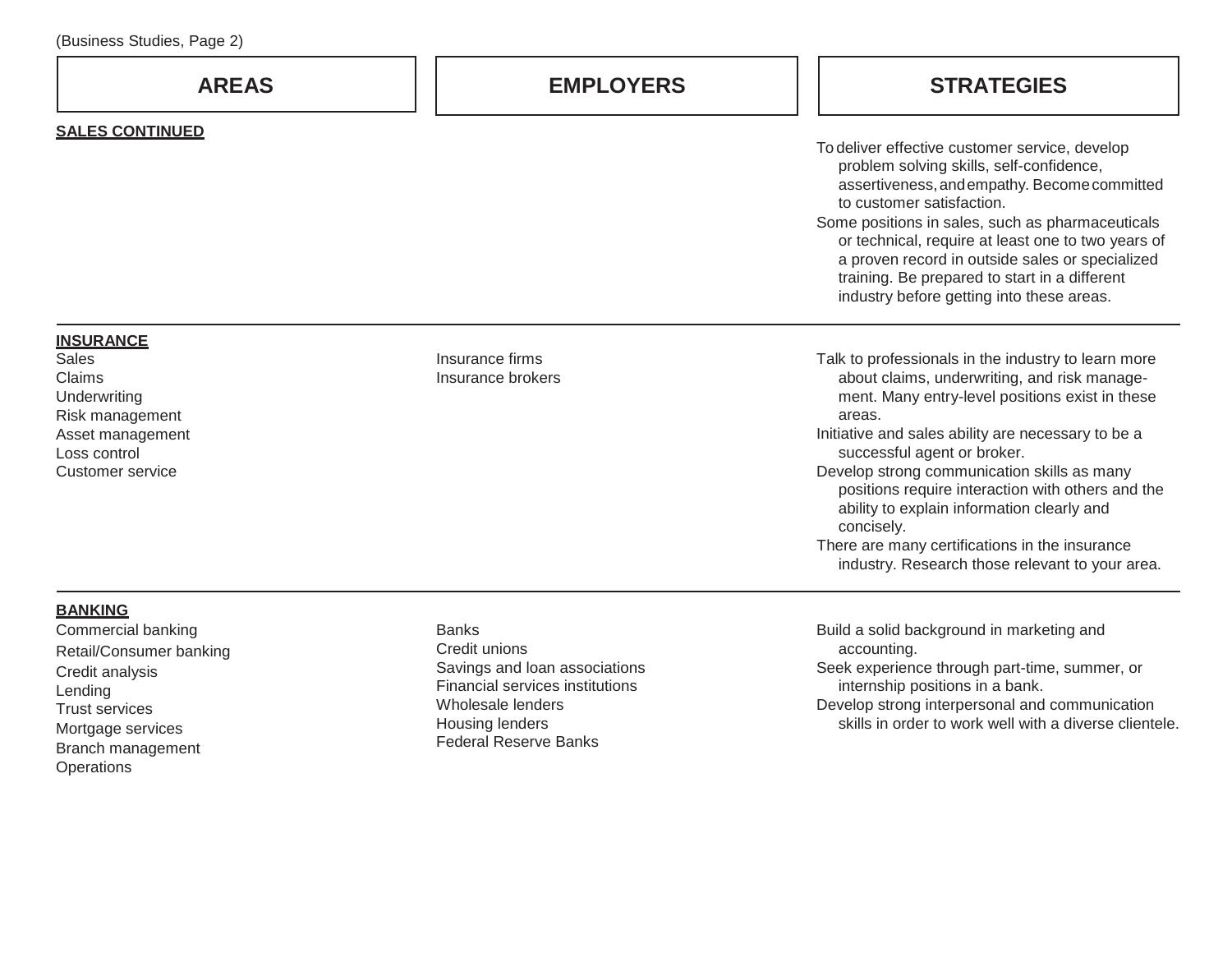# **REAL ESTATE**

Brokerage/Sales: Residential **Commercial** Office and industrial Farm and land Property management Appraising Land development

Real estate brokers and firms **Banks** Appraisal firms Apartment and condominium complexes Leasing offices **Developers** Large corporations: real estate departments

# **AREAS EMPLOYERS STRATEGIES**

Research the process of becoming a real estate broker through the National Association of Realtors. Every state requires a combination of real estate courses, passing an exam, and other criterion to gain a license. Obtain sales experience through summer jobs, internships, and part-time jobs.

- Take entrepreneurial classes as nearly 60% of brokers and agents are self-employed.
- Be willing to work evenings and weekends to accommodate clients' schedules. Investigate apprenticeships in appraisal if that is an
- area of interest.

### **HUMAN RESOURCE MANAGEMENT**

Recruiting/Staffing **Compensation Benefits Training** Safety Employee relations Industrial relations Organizational development Equal employment opportunity Employment law **Consulting** 

Large organizations in a variety of industries: Financial institutions Retail stores **Restaurants** Hotels Service providers Healthcare organizations **Manufacturers** Technology companies Educational institutions Temporary or staffing agencies Executive search firms Local, state, and federal government Labor unions Major nonprofit organizations

Take courses in the social sciences such as psychology and sociology. Gain relevant experience through internships. Hone your verbal and written communication skills. Learn to solve problems creatively, and build strong conflict resolution skills. Develop good computer skills because many human resource systems are automated. Join the Society of Human Resource Management and other related professional associations. Be prepared for continuous learning once in the profession, and seek endorsements such as the Professional Human Resource Certification or Certified Employee Benefits Specialist. Earn a master's degree for career advancement or a law degree for employment law.